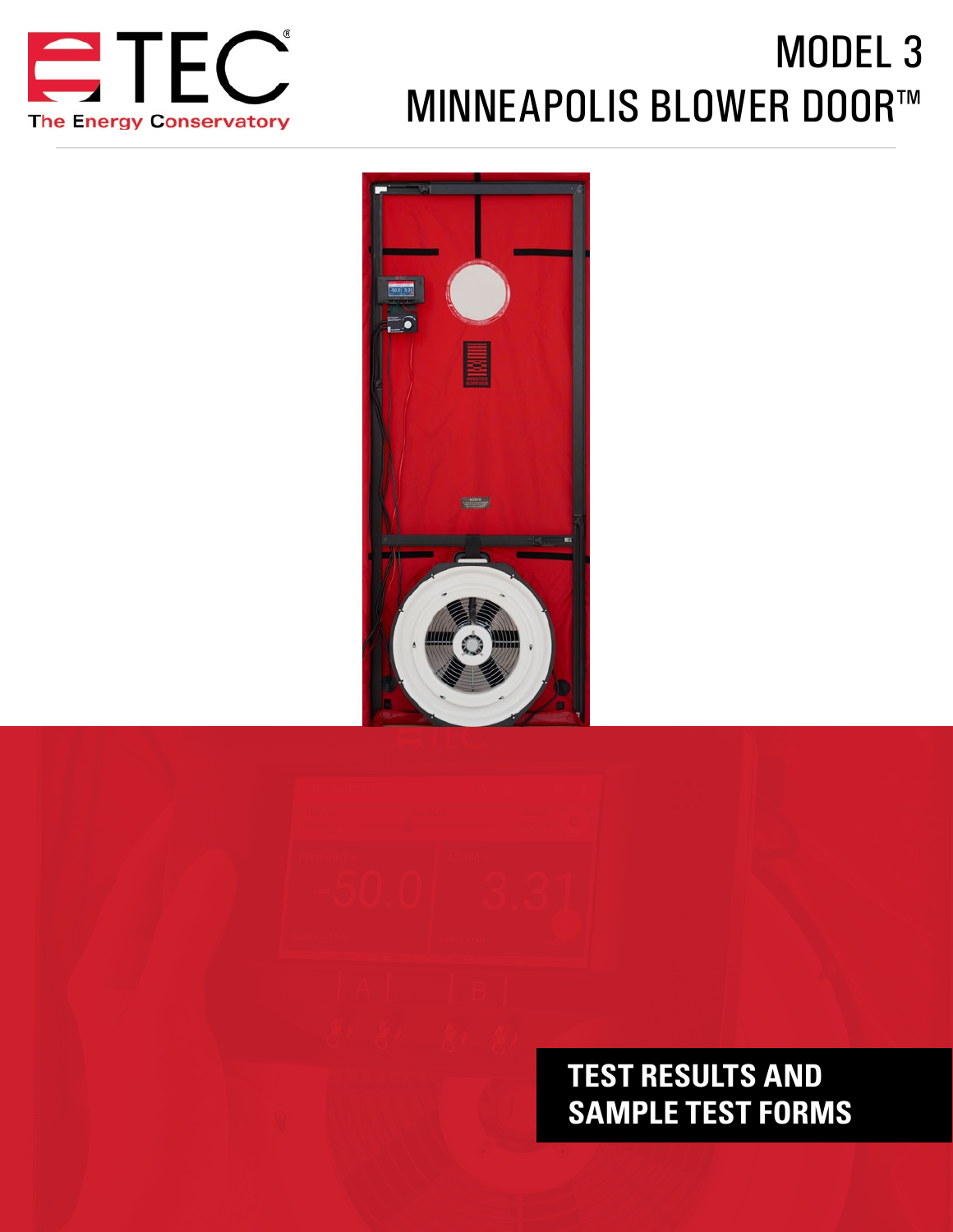#### **BASIC AIRTIGHTNESS TEST RESULTS**

Airtightness test results can be presented in a number of standardized formats.

#### **• Air Leakage at 50 Pascals**

#### » **CFM50**

CFM50 is the airflow (in cubic feet per minute) from the blower door fan needed to create a change in building pressure of 50 Pascals (0.2 inches of water column). A 50 Pascal pressure is roughly equivalent to the pressure generated by a 20 mph wind blowing on the building from all directions. CFM50 is the most commonly used measure of building airtightness and gives a quick indication of the total air leakage in the building envelope. When conducting a one-point test at 50 Pascals of building pressure, you are directly measuring CFM50.

#### » **Percent Reduction in CFM50**

Performing a one-point CFM50 test before and after airtightening work will allow you to determine the reduction in building airtightness. Reductions in CFM50 as large as 40 to 50 percent are often achieved in high level weatherization programs working on leaky houses. To determine the percent reduction in CFM50, subtract the after-tightening test result from the before-tightening test result. Divide this difference by the before-tightening result and multiply by 100.

> CFM50 (before) - CFM50 (after) % Reduction = -------------------------------------- x 100 CFM50 (before)

#### **• Normalizing Air Leakage for the Size of the House**

In order to compare the relative tightness of buildings, it is useful to adjust (or normalize) the results for the size of the building. This allows easy comparison of various size buildings with each other, or with program standards. There are many aspects of building size which can be used to normalize including volume and surface area of the building envelope.

#### » **Air Change per Hour at 50 Pascals (ACH50)**

One way to compare different size buildings is to compare the measured air leakage at 50 Pascals (e.g. CFM50) to the conditioned volume of the building. Air Change per Hour at 50 Pa (ACH50) is calculated by multiplying CFM50 by 60 to get air flow per hour, and dividing the result by the volume of the building. ACH50 tells us how many times per hour the entire volume of air in the building is replaced when the building envelope is subjected to a 50 Pascal pressure.

> CFM50 x 60 ACH50 = ----------------------------------Building Volume (cubic feet)

» The airtightness of existing homes can vary dramatically based on the construction style, age and region. The chart below shows the relative tightness of homes based on the ACH50.

| $0 - 1.5$ ACH | Very tight             |
|---------------|------------------------|
| $1.5 - 3$ ACH | Tight                  |
| $3 - 5$ ACH   | Moderately tight       |
| 5 - 7 ACH     | Loose                  |
| 7 - 10 ACH    | Very loose             |
| $10 + ACH$    | <b>Extremely loose</b> |

Refer to the International Energy Conservation Code (IECC) tor climate zone specific maximum allowable ACH50 values.

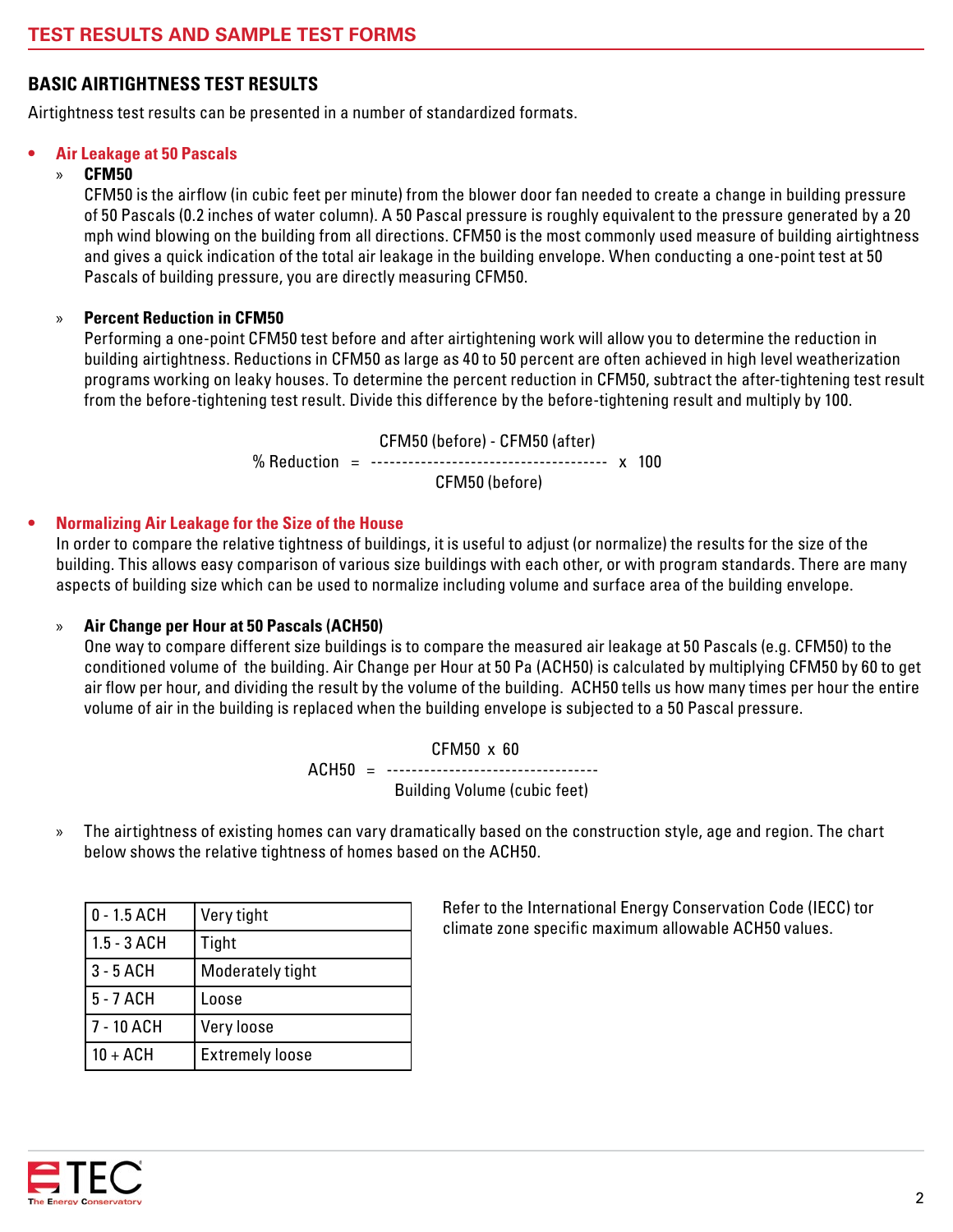#### » **Air Leakage at 50 Pascals per Unit of Surface Area**

This parameter is calculated by dividing the measured air leakage at 50 Pascals (e.g. CFM50) by the surface area of the building. This is the measured Air Leakage at 50 Pascals (e.g. CFM50) divided by the surface area of the building. Note: Residential buildings above five stories and commercial buildings are typically tested at 75 Pascals.

CFM50

CFM50 per Square Foot of Surface Area  $=$ 

Square Feet of Surface Area

#### **• Optional Correction for Air Density Based on Temperature**

To increase the accuracy of a one-point test, the fan flow measurements can be corrected for differences in air density caused by air temperature. During a depressurization test, the blower door system is measuring the air flow through the blower door fan. But what we really want to know is the air flow coming back into the building through air leaks. When the inside and outside temperature are different, the air flow leaving the building through the fan is actually different from the air flow back into the building (due to differences in air density). In extreme weather conditions, this difference in air flow can be as great as 10 percent. If you wish to manually adjust your test results for differences in air density, a table of air density correction factors can be found in the Blower Door Manual, starting on page 17.

#### **• Optional Correction for Air Density based on Elevation**

Some standards will also require a correction based on elevation above sea level. The formula for this conversion can be found in the [Blower Door Manual](http://energyconservatory.com/wp-content/uploads/2017/08/Blower-Door-Manual.pdf), on pages 17 and 18.

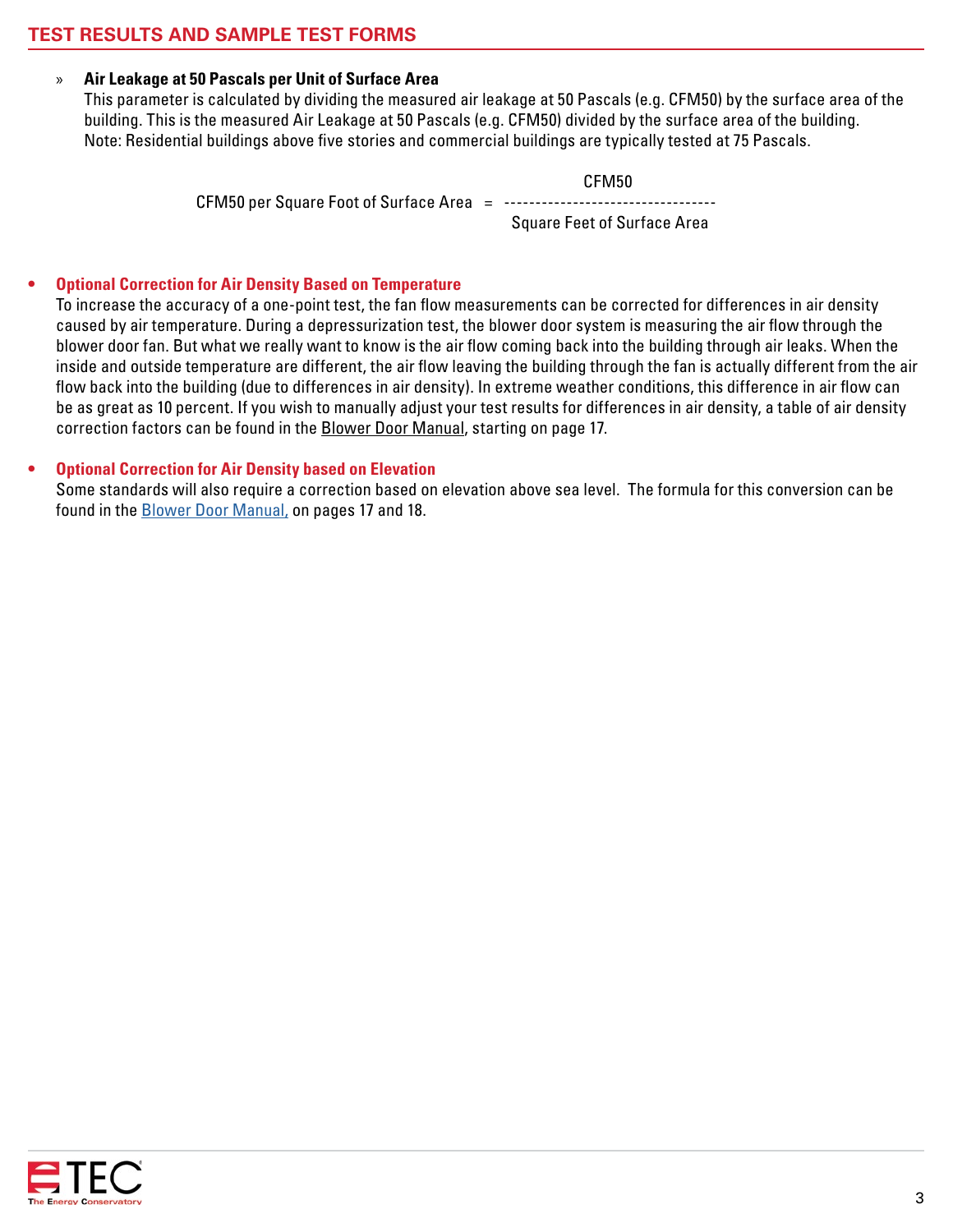#### **Sample completed form**

(From TEC Auto Test app)

Name:

Address:

### **Envelope Leakage Test**

### **Testing Company:**

Technician:

Name: Erik S. Credentials: BPI Building Analyst Certification 3/18/2015. Fmail: info@energyconservatory.com

#### **Building Information:**

| Project ID:   | Example                        |
|---------------|--------------------------------|
| Address:      | 2801 21st Ave S                |
|               | Suite 160                      |
|               | Minneapolis, MN 55407          |
| Geo-Tag Data: | Latitude: 44.951044            |
|               | Longitude: -93.241572          |
|               | Timestamp: 2016-09-02 14:04:04 |

#### **Customer Information:**

3.76 ACH50

3.00 ACH50

Fail

Name: The Energy Conservatory Address: 2801 21st Ave. South Suite 160 Minneapolis, MN 55407 Phone: (612) 827-1117 Email: info@energyconservatory.com

#### Test Results: Measured Leakage: Leakage Target: Compliance with Leakage Target:

| Test ID:                        | Final Envelope Inspection |                                               |
|---------------------------------|---------------------------|-----------------------------------------------|
| Purpose of Test:                | IECC 12/15 Env. Leakage   |                                               |
| Measured CFM50:                 | 1,791.8 (+4-0.2%)         | Effective Leakage Area: 141.8 in <sup>2</sup> |
| Building Volume:                | 28,560.0 ft <sup>3</sup>  | Enclosure Surface Area: 0.0 ft <sup>2</sup>   |
| Flow Coefficient (C):           | 247.9 (+/- 1.8%)          | Exponent (n): 0.506 (+/- 0.005)               |
| <b>Correlation Coefficient:</b> | 0.99995                   |                                               |
| Test Standard:                  | ASTM E779 (single mode)   | Test Mode: Depressurize                       |
| Test Characteristics:           | Pre Indoor Temp: 70 °F    | Post Indoor Temp: 70 °F                       |
|                                 | Pre Outdoor Temp: 34 °F   | Post Outdoor Temp: 34 °F                      |
|                                 | Altitude: 856.0 ft        | Time Average Period: 10 seconds               |
| Test Date and Time:             | 2016-09-02 14:45:58       |                                               |



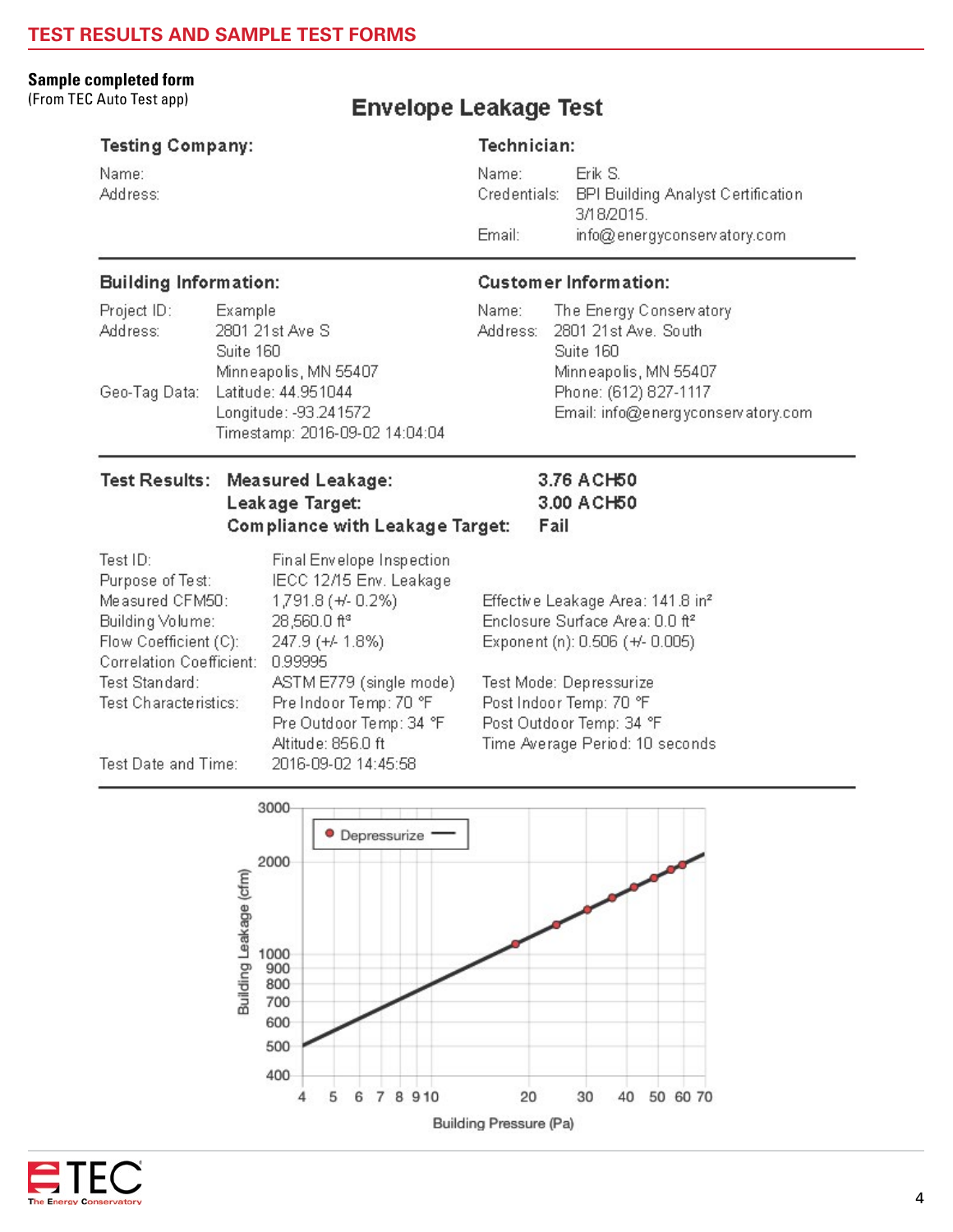| <b>Test Readings:</b> |             |               |                 |                   |        |
|-----------------------|-------------|---------------|-----------------|-------------------|--------|
| Target (Pa)           | $Bldg$ (Pa) | Adj Bldg (Pa) | <u>Fan (Pa)</u> | <u>Flow (cfm)</u> | Config |
| <b>Baseline</b>       | $-1.3$      |               |                 |                   |        |
| $-60.0$               | $-60.6$     | $-59.7$       | $-127.8$        | 2,023.5           | Ring A |
| $-54.0$               | $-55.9$     | $-55.0$       | $-118.8$        | 1,953.1           | Ring A |
| $-48.0$               | $-49.7$     | -48.8         | $-104.4$        | 1,833.5           | Ring A |
| $-42.0$               | $-43.2$     | $-42.3$       | $-90.6$         | 1,711.4           | Ring A |
| $-36.0$               | $-37.1$     | $-36.2$       | -76.9           | 1,579.7           | Ring A |
| $-30.0$               | $-31.3$     | $-30.4$       | $-63.9$         | 1,443.4           | Ring A |
| $-24.0$               | $-25.3$     | $-24.4$       | $-50.7$         | 1,288.9           | Ring A |
| $-18.0$               | $-19.1$     | $-18.2$       | $-37.7$         | 1,115.4           | Ring A |
| <b>Baseline</b>       | $-0.5$      |               |                 |                   |        |

#### **Envelope Leakage Test (Page 2)**

#### **Test Equipment:**

| Flow Device:           | Model 3 Fan                  |
|------------------------|------------------------------|
|                        | Serial #: 34655              |
| Pressure Gauge: DG1000 |                              |
|                        | Serial #: 3007058            |
|                        | Calibration Date: 2016-04-01 |
|                        |                              |

#### **Deviations from Standard:**

• None

#### **Comments:**

Example envelope multi-point test.

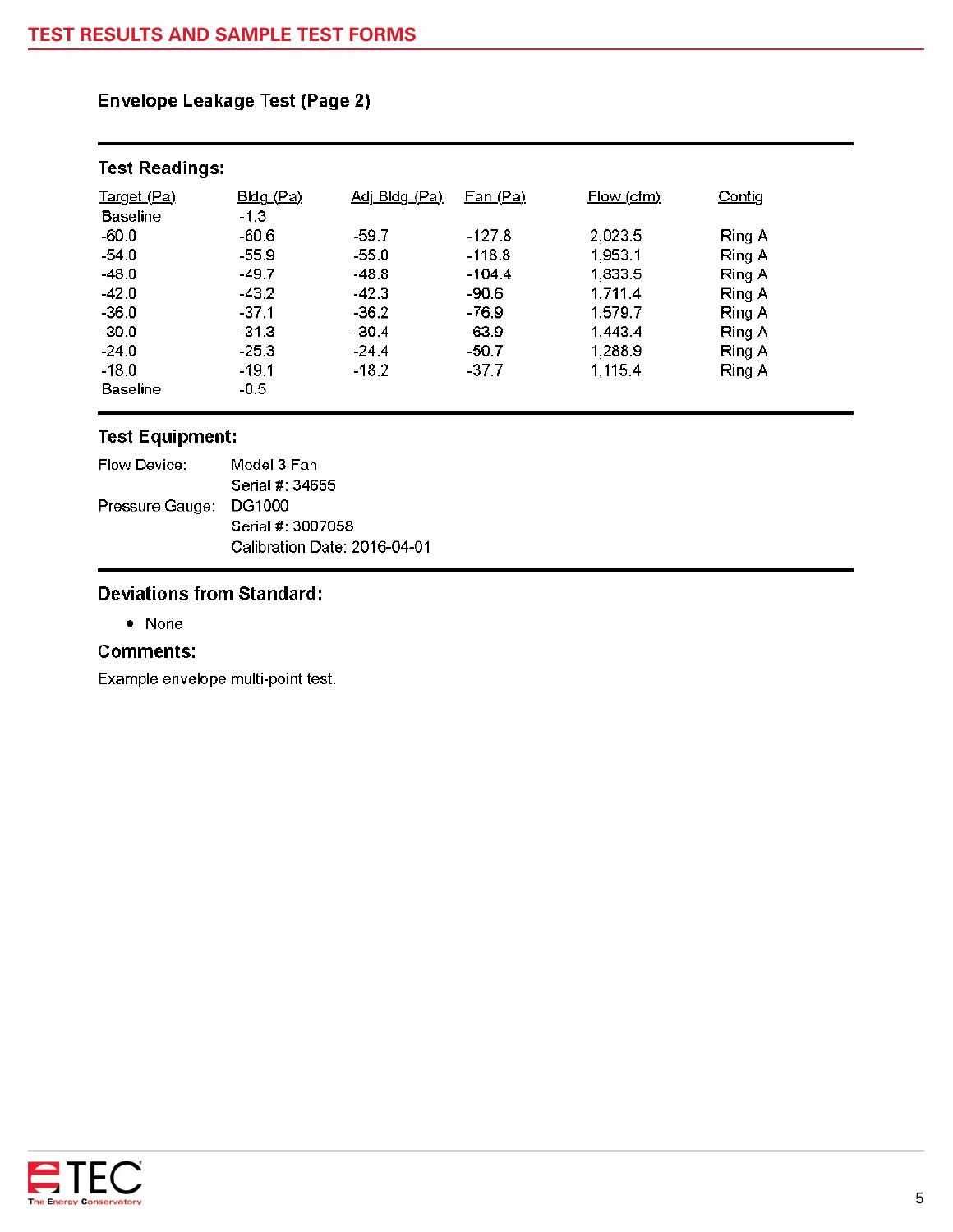#### **Sample blank form**

## **Envelope Leakage Test**

| <b>Testing Company</b>                         |                       | <b>Technician</b>           |
|------------------------------------------------|-----------------------|-----------------------------|
| Name:                                          |                       | Name:                       |
| Address:                                       |                       | <b>Credentials:</b>         |
| Phone:                                         |                       | Email:                      |
| <b>Building Information</b>                    |                       | <b>Customer Information</b> |
| Project ID:                                    |                       | Name:                       |
| Address:                                       |                       | Address:                    |
|                                                |                       |                             |
|                                                |                       | Phone:                      |
|                                                |                       | Email:                      |
| <b>Test Results</b>                            |                       | <b>Test Characteristics</b> |
| <b>Measured Leakage:</b>                       |                       | <b>Indoor Temp:</b>         |
| Leakage Target:                                |                       | <b>Outdoor Temp:</b>        |
| <b>Compliance with Leakage Target:</b><br>Pass | Fail                  | Altitude:                   |
|                                                |                       | <b>Time Average Period:</b> |
| Test ID:                                       |                       | <b>Test Date:</b>           |
| <b>Measured CFM50:</b>                         |                       |                             |
| <b>Building Volume:</b>                        |                       |                             |
| <b>Enclosure Surface Area:</b>                 |                       |                             |
| $ACH50 = (CFM50 \times 60)/Volume$             |                       |                             |
| CFM50/Sq Feet of Surface Area:                 |                       |                             |
| <b>Test Equipment</b>                          |                       |                             |
| <b>Flow Device:</b>                            | <b>Serial Number:</b> |                             |
| Pressure Gauge:                                | <b>Serial Number:</b> | <b>Calibration Date:</b>    |

Comments: